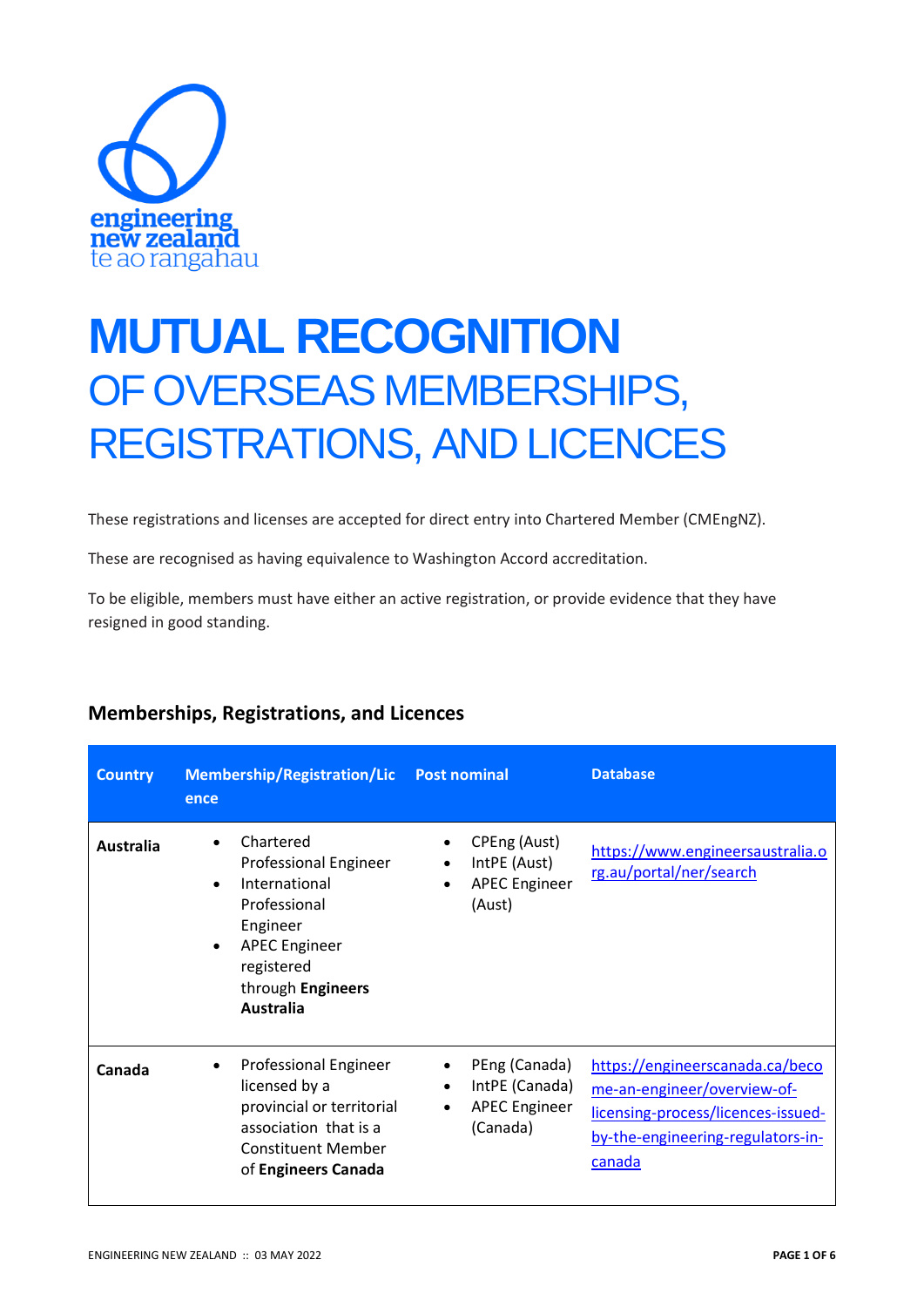|                                 | International<br><b>Professional Engineer</b><br>or<br><b>APEC Engineer</b><br>registered<br>through Engineers<br>Canada                                                                                         |                                                                          | <b>Alberta</b><br><b>British Columbia</b><br>Manitoba<br><b>New Brunswick</b><br>Newfoundland & Labrador<br><b>Northwest Territories</b><br><b>Nova Scotia</b><br>Ontario<br><b>Prince Edward Island</b><br>Quebec<br>Saskatchewan<br>Yukon<br>Online registry of IntPE (Canada)<br>https://engineerscanada.ca/servi<br>ces/mobility-register/search-the-<br>register |
|---------------------------------|------------------------------------------------------------------------------------------------------------------------------------------------------------------------------------------------------------------|--------------------------------------------------------------------------|-----------------------------------------------------------------------------------------------------------------------------------------------------------------------------------------------------------------------------------------------------------------------------------------------------------------------------------------------------------------------|
| <b>Chinese</b><br><b>Taipei</b> | International<br><b>Professional Engineer</b><br>registered through<br>the Chinese Institute<br>of Engineers<br><b>APEC Engineer</b><br>$\bullet$<br>through the Chinese<br><b>Institute of Engineers</b>        | IntPE (Chinese<br>Taipei)<br><b>APEC Engineer</b><br>(Chinese<br>Taipei) |                                                                                                                                                                                                                                                                                                                                                                       |
| Hong<br><b>Kong</b>             | Member of the <b>Hong</b><br>Kong Institution of<br><b>Engineers (HKIE)</b><br>International<br><b>Professional Engineer</b><br>registered<br>through HKIE<br><b>APEC Engineer</b><br>registered<br>through HKIE | <b>MHKIE</b><br>IntPE (HK)<br><b>APEC Engineer</b><br>(HK)               | http://www.hkie.org.hk/en/mem<br>bership/search member/<br>If your name is not displayed in<br>the HKIE online registry, please<br>ask HKIE to contact us to confirm<br>that you're an HKIE Member in<br>good standing.                                                                                                                                               |
| India                           | <b>International Professional</b><br>Engineer registered through<br>the Institute of Engineers India                                                                                                             | IntPE (India)                                                            | https://www.ieindia.org/webui/l<br>El IntPE Certification.aspx#IntPE<br><b>List</b>                                                                                                                                                                                                                                                                                   |
| Indonesia                       | APEC Engineer registered<br>through the Institution of<br>Engineers Indonesia                                                                                                                                    | <b>APEC Engineer</b><br>(Indonesia)                                      |                                                                                                                                                                                                                                                                                                                                                                       |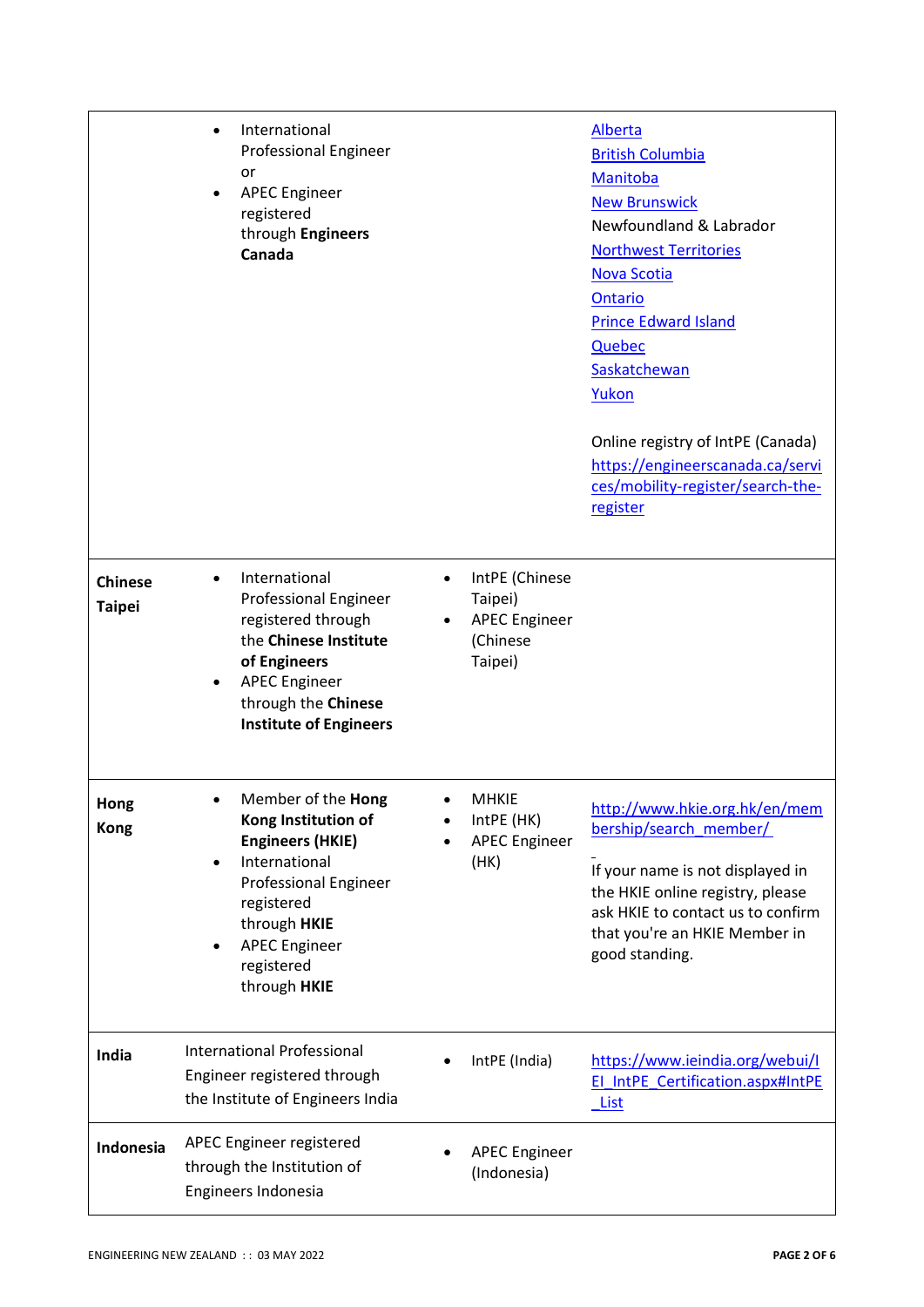| <b>Ireland</b>               | <b>Chartered Engineer</b><br>with the Institution<br>of Engineers Ireland<br>International<br><b>Professional Engineer</b><br>registered<br>through Engineers<br><b>Ireland</b>                                                                                            |           | CEng (Ire)<br>IntPE (Ire)                           | http://www.engineersireland.ie/<br>membership/search-<br>members.aspx |
|------------------------------|----------------------------------------------------------------------------------------------------------------------------------------------------------------------------------------------------------------------------------------------------------------------------|-----------|-----------------------------------------------------|-----------------------------------------------------------------------|
| Japan                        | International<br>Professional Engineer<br>or APEC Engineer<br>registered through<br>the Institution of<br>Professional<br><b>Engineers Japan</b>                                                                                                                           |           | IntPE (Japan)<br><b>APEC Engineer</b><br>(Japan)    |                                                                       |
| <b>Korea</b>                 | <b>International Professional</b><br>Engineer or APEC Engineer<br>registered through Korean<br><b>Professional Engineers</b><br>Association                                                                                                                                |           | IntPE (Korea)<br><b>APEC Engineer</b><br>(Korea)    |                                                                       |
| <b>Malaysia</b>              | <b>International Professional</b><br>Engineer or APEC Engineer<br>registered through Board<br>of Engineers Malaysia                                                                                                                                                        | $\bullet$ | IntPE (Mal)<br><b>APEC Engineer</b><br>(Mal)        | http://www.apec-<br>emf.org/members.html                              |
| <b>New</b><br><b>Zealand</b> | Chartered<br>Professional Engineer<br>registered through<br>IPENZ (or ERB)<br>Former Professional<br>Member of IPENZ or<br>Chartered Member of<br><b>Engineering New</b><br>Zealand<br>International<br><b>Professional Engineer</b><br>registered through<br><b>IPENZ</b> |           | CPEng (NZ)<br><b>MIPENZ</b><br>CMEngNZ<br>IntPE(NZ) | Please contact Engineering<br>New Zealand directly                    |
| Pakistan                     | International Professional<br>Engineer registered<br>through the Pakistan<br><b>Engineering Council</b>                                                                                                                                                                    |           | IntPE (Pak)                                         |                                                                       |
| Philippine<br>S              | APEC Engineer registered<br>through Professional<br><b>Regulatory Board</b>                                                                                                                                                                                                |           | <b>APEC Engineer</b><br>(Phil)                      | https://ptc.org.ph/apec-<br>engineer-list/                            |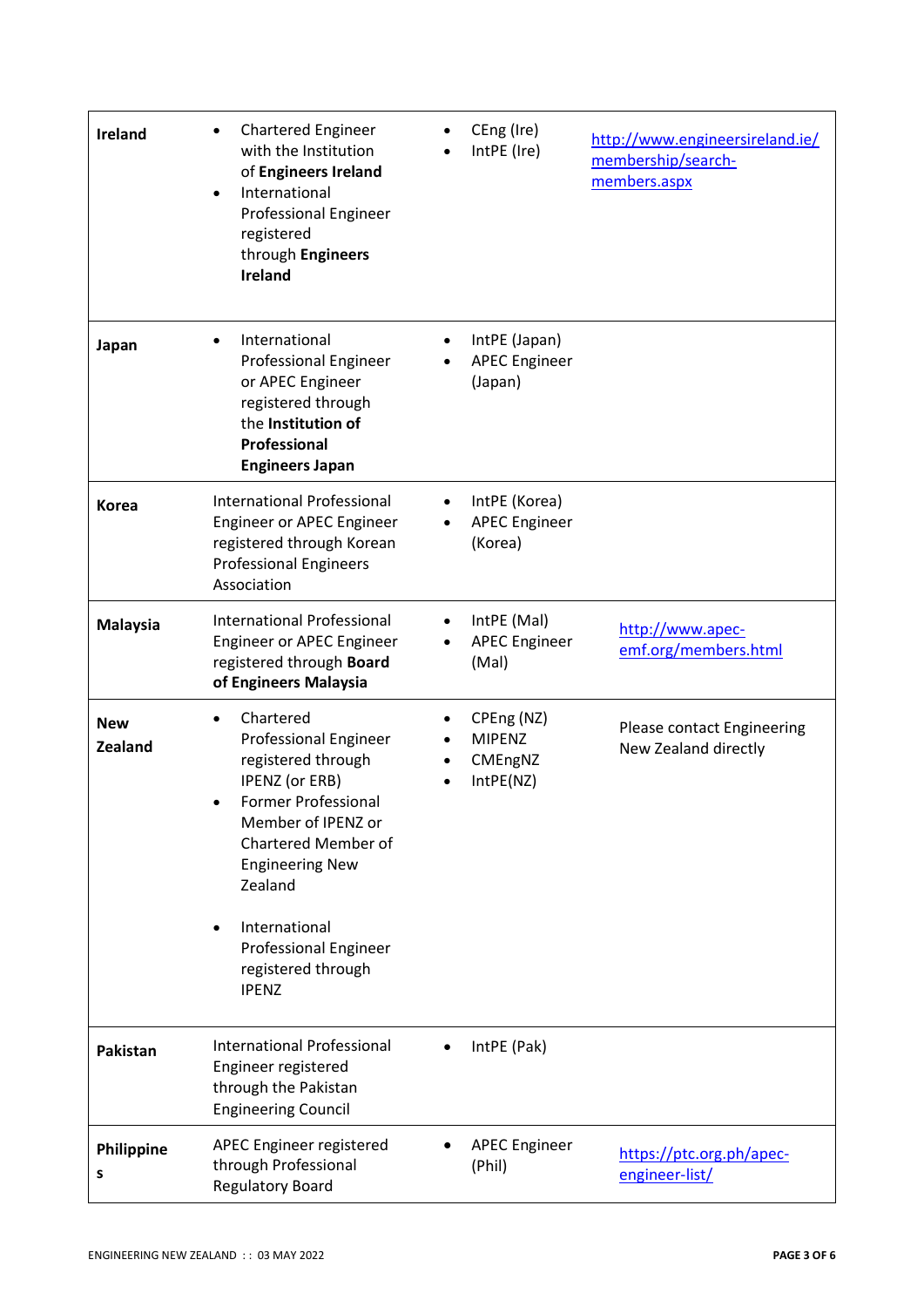| <b>Russia</b>                                | APEC Engineer registered<br>through the Association of<br><b>Engineering Education of</b><br>Russia                                                                                                                                                  |           | <b>APEC Engineer</b><br>(Rus)                  |                                                                                                                                                                                                                                                                |
|----------------------------------------------|------------------------------------------------------------------------------------------------------------------------------------------------------------------------------------------------------------------------------------------------------|-----------|------------------------------------------------|----------------------------------------------------------------------------------------------------------------------------------------------------------------------------------------------------------------------------------------------------------------|
| <b>Singapore</b>                             | International Professional<br>Engineer or APEC Engineer<br>registered through<br>the Institution of Engineers<br><b>Singapore</b>                                                                                                                    | $\bullet$ | IntPE (Sing)<br><b>APEC Engineer</b><br>(Sing) |                                                                                                                                                                                                                                                                |
| Sri Lanka                                    | <b>International Professional</b><br>Engineer registered through<br>the Institution of Engineers<br>Sri Lanka                                                                                                                                        |           | IntPE (SL)                                     |                                                                                                                                                                                                                                                                |
| South<br><b>Africa</b>                       | Registered<br><b>Professional Engineer</b><br>with the Engineering<br><b>Council of South</b><br><b>Africa</b><br>International<br><b>Professional Engineer</b><br>registered through<br>the Engineering<br><b>Council of South</b><br><b>Africa</b> |           | Pr Eng (SA)<br>IntPE (SA)                      | https://www.ecsa.co.za/SiteP<br>ages/Who%20is%20Registere<br>d.aspx                                                                                                                                                                                            |
| <b>Thailand</b>                              | APEC Engineer registered<br>through the Council of<br><b>Engineers Thailand</b>                                                                                                                                                                      |           | <b>APEC Engineer</b><br>(Thai)                 |                                                                                                                                                                                                                                                                |
| United<br>Kingdom                            | <b>Chartered Engineer</b><br>registration with the<br><b>Engineering Council of the</b><br>United Kingdom<br><b>International Professional</b><br><b>Engineer registered through</b><br>the Engineering Council of the<br>United Kingdom             |           | CEng (UK)<br>IntPE(UK)                         | https://www.engc.org.uk/RegChe<br>$\underline{ck}$<br>We can accept Chartered<br><b>Engineer registration from this</b><br>list of UK professional<br>engineering bodies.<br>(except Institute of Plumbing,<br>and Institution of Railway Signal<br>Engineers) |
| <b>United</b><br><b>States of</b><br>America | <b>Professional Engineer</b><br>registered through a State or<br><b>Territorial Licensing Board.</b><br><b>Because of variations across</b><br><b>States/Territories, evidence</b><br>of the registration process<br>applied by the particular       |           | PEng (USA)                                     | https://www.nspe.org/resource<br>s/licensure/licensing-boards<br>Alabama<br><b>Alaska</b><br>Arizona<br><b>Arkansas</b>                                                                                                                                        |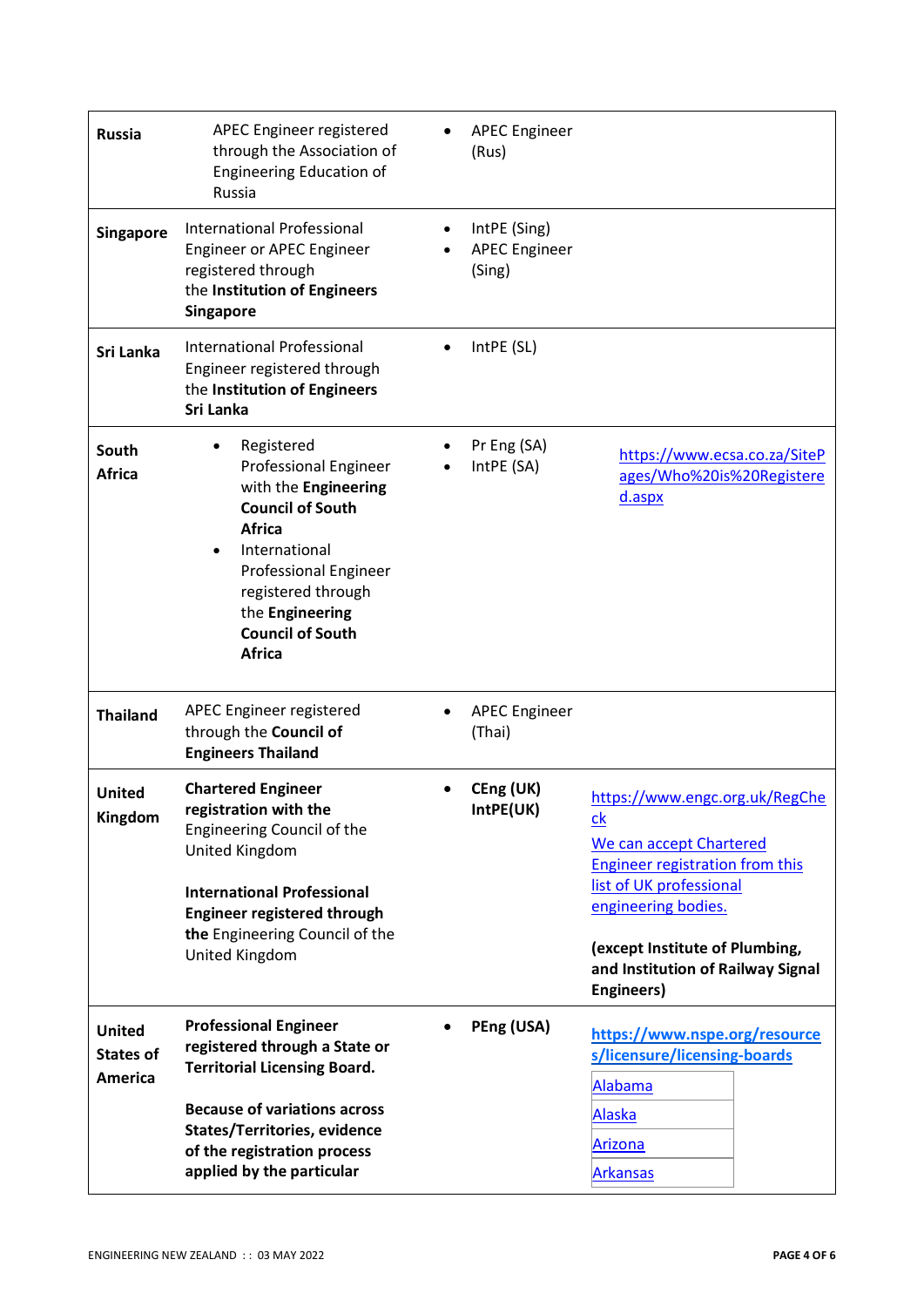| <b>State or Territorial Board may</b><br>California<br>be required<br>Colorado<br>Connecticut<br>Delaware<br>District of Columbia<br>Florida<br>Georgia<br>Guam<br><b>Hawaii</b><br>Idaho<br><b>Illinois</b><br>Indiana<br><b>lowa</b><br><b>Kansas</b><br><b>Kentucky</b><br>Louisiana<br><b>Maine</b><br>Maryland<br>Massachusetts<br>Michigan<br>Minnesota<br><b>Mississippi</b><br><b>Missouri</b><br>Montana<br>Nebraska<br>Nevada<br><b>New Hampshire</b><br><b>New Jersey</b><br>New Mexico<br><b>New York</b><br><b>North Carolina</b><br><b>North Dakota</b><br>Ohio<br>Oklahoma<br>Oregon<br>Pennsylvania<br>Puerto Rico |  |
|------------------------------------------------------------------------------------------------------------------------------------------------------------------------------------------------------------------------------------------------------------------------------------------------------------------------------------------------------------------------------------------------------------------------------------------------------------------------------------------------------------------------------------------------------------------------------------------------------------------------------------|--|
|                                                                                                                                                                                                                                                                                                                                                                                                                                                                                                                                                                                                                                    |  |
|                                                                                                                                                                                                                                                                                                                                                                                                                                                                                                                                                                                                                                    |  |
|                                                                                                                                                                                                                                                                                                                                                                                                                                                                                                                                                                                                                                    |  |
|                                                                                                                                                                                                                                                                                                                                                                                                                                                                                                                                                                                                                                    |  |
|                                                                                                                                                                                                                                                                                                                                                                                                                                                                                                                                                                                                                                    |  |
|                                                                                                                                                                                                                                                                                                                                                                                                                                                                                                                                                                                                                                    |  |
|                                                                                                                                                                                                                                                                                                                                                                                                                                                                                                                                                                                                                                    |  |
|                                                                                                                                                                                                                                                                                                                                                                                                                                                                                                                                                                                                                                    |  |
|                                                                                                                                                                                                                                                                                                                                                                                                                                                                                                                                                                                                                                    |  |
|                                                                                                                                                                                                                                                                                                                                                                                                                                                                                                                                                                                                                                    |  |
|                                                                                                                                                                                                                                                                                                                                                                                                                                                                                                                                                                                                                                    |  |
|                                                                                                                                                                                                                                                                                                                                                                                                                                                                                                                                                                                                                                    |  |
|                                                                                                                                                                                                                                                                                                                                                                                                                                                                                                                                                                                                                                    |  |
|                                                                                                                                                                                                                                                                                                                                                                                                                                                                                                                                                                                                                                    |  |
|                                                                                                                                                                                                                                                                                                                                                                                                                                                                                                                                                                                                                                    |  |
|                                                                                                                                                                                                                                                                                                                                                                                                                                                                                                                                                                                                                                    |  |
|                                                                                                                                                                                                                                                                                                                                                                                                                                                                                                                                                                                                                                    |  |
|                                                                                                                                                                                                                                                                                                                                                                                                                                                                                                                                                                                                                                    |  |
|                                                                                                                                                                                                                                                                                                                                                                                                                                                                                                                                                                                                                                    |  |
|                                                                                                                                                                                                                                                                                                                                                                                                                                                                                                                                                                                                                                    |  |
|                                                                                                                                                                                                                                                                                                                                                                                                                                                                                                                                                                                                                                    |  |
|                                                                                                                                                                                                                                                                                                                                                                                                                                                                                                                                                                                                                                    |  |
|                                                                                                                                                                                                                                                                                                                                                                                                                                                                                                                                                                                                                                    |  |
|                                                                                                                                                                                                                                                                                                                                                                                                                                                                                                                                                                                                                                    |  |
|                                                                                                                                                                                                                                                                                                                                                                                                                                                                                                                                                                                                                                    |  |
|                                                                                                                                                                                                                                                                                                                                                                                                                                                                                                                                                                                                                                    |  |
|                                                                                                                                                                                                                                                                                                                                                                                                                                                                                                                                                                                                                                    |  |
|                                                                                                                                                                                                                                                                                                                                                                                                                                                                                                                                                                                                                                    |  |
|                                                                                                                                                                                                                                                                                                                                                                                                                                                                                                                                                                                                                                    |  |
|                                                                                                                                                                                                                                                                                                                                                                                                                                                                                                                                                                                                                                    |  |
|                                                                                                                                                                                                                                                                                                                                                                                                                                                                                                                                                                                                                                    |  |
|                                                                                                                                                                                                                                                                                                                                                                                                                                                                                                                                                                                                                                    |  |
|                                                                                                                                                                                                                                                                                                                                                                                                                                                                                                                                                                                                                                    |  |
|                                                                                                                                                                                                                                                                                                                                                                                                                                                                                                                                                                                                                                    |  |
|                                                                                                                                                                                                                                                                                                                                                                                                                                                                                                                                                                                                                                    |  |
|                                                                                                                                                                                                                                                                                                                                                                                                                                                                                                                                                                                                                                    |  |
|                                                                                                                                                                                                                                                                                                                                                                                                                                                                                                                                                                                                                                    |  |